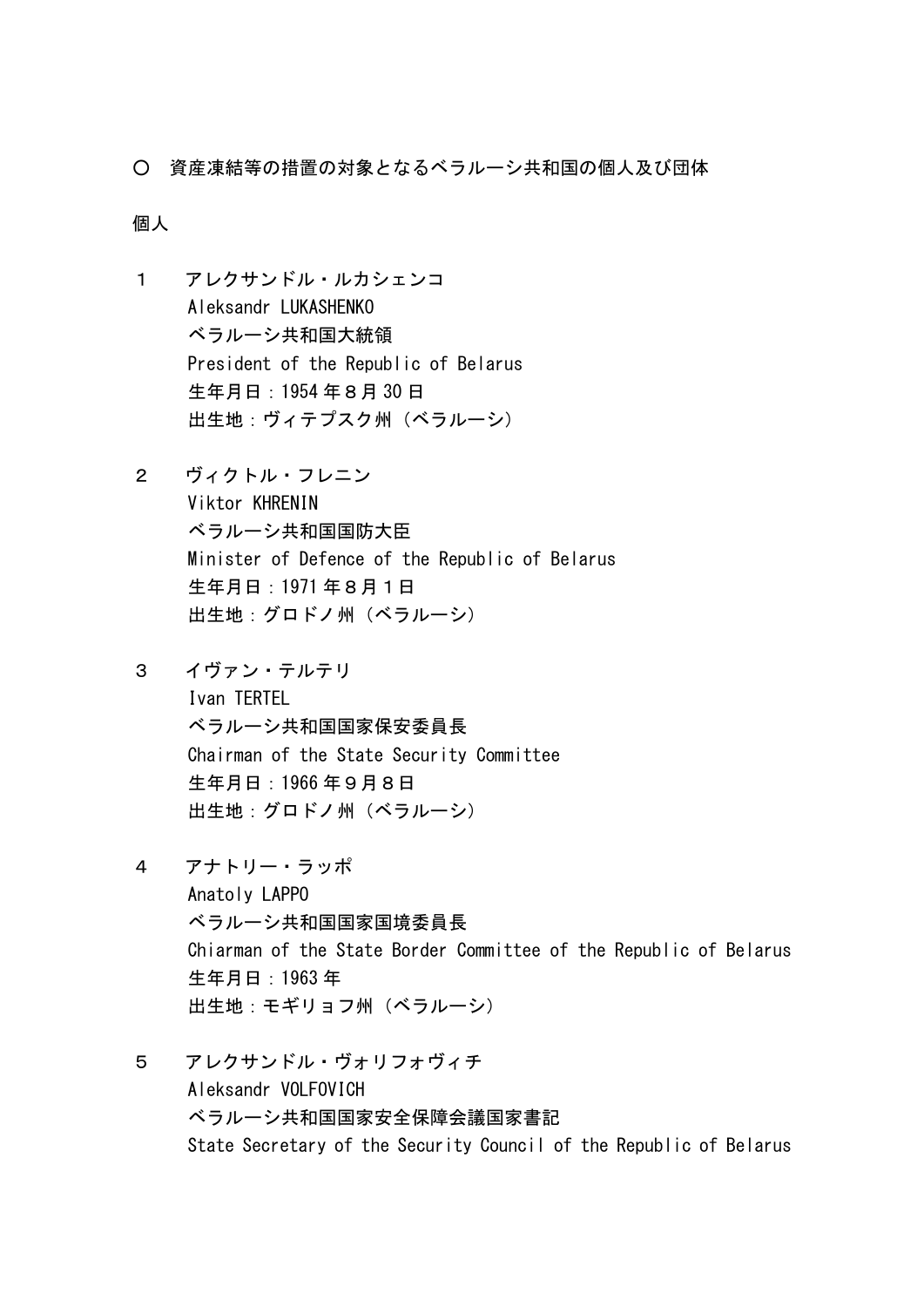生年月日:1967 年6月 28 日 出生地:カザン(ロシア)

- 6 ドミトリー・パントゥス Dmitry PANTUS ベラルーシ共和国国家軍需産業委員長 Minister of State Authority for Military Industry of the Republic of Belarus 生年月日:1982 年9月6日 出生地:グロドノ州(ベラルーシ)
- 7 ヴィクトル・グレヴィチ Viktor GULFVICH ベラルーシ共和国軍参謀総長兼国防第一次官 Chief of the General Staff, First Deputy Minister of Defence of the Republic of Belarus 生年月日:1969 年5月 14 日 出生地:ミンスク州(ベラルーシ)
- 8 ヴィクトル・ルカシェンコ Viktor LUKASHENKO ベラルーシ共和国オリンピック委員会会長 President of the National Olympic Committee of the Republic of Belarus 生年月日:1975 年 11 月 28 日 出生地:モギリョフ州(ベラルーシ)
- 9 ドミトリー・ルカシェンコ Dmitry LUKASHENKO 大統領スポーツクラブ中央評議会議長 Chairman of the Central Council of the President's Sport Club 生年月日:1980 年 3 月 23 日 出生地:モギリョフ州(ベラルーシ)
- 10 ナタリア・コチャノヴァ Natalia KOCHANOVA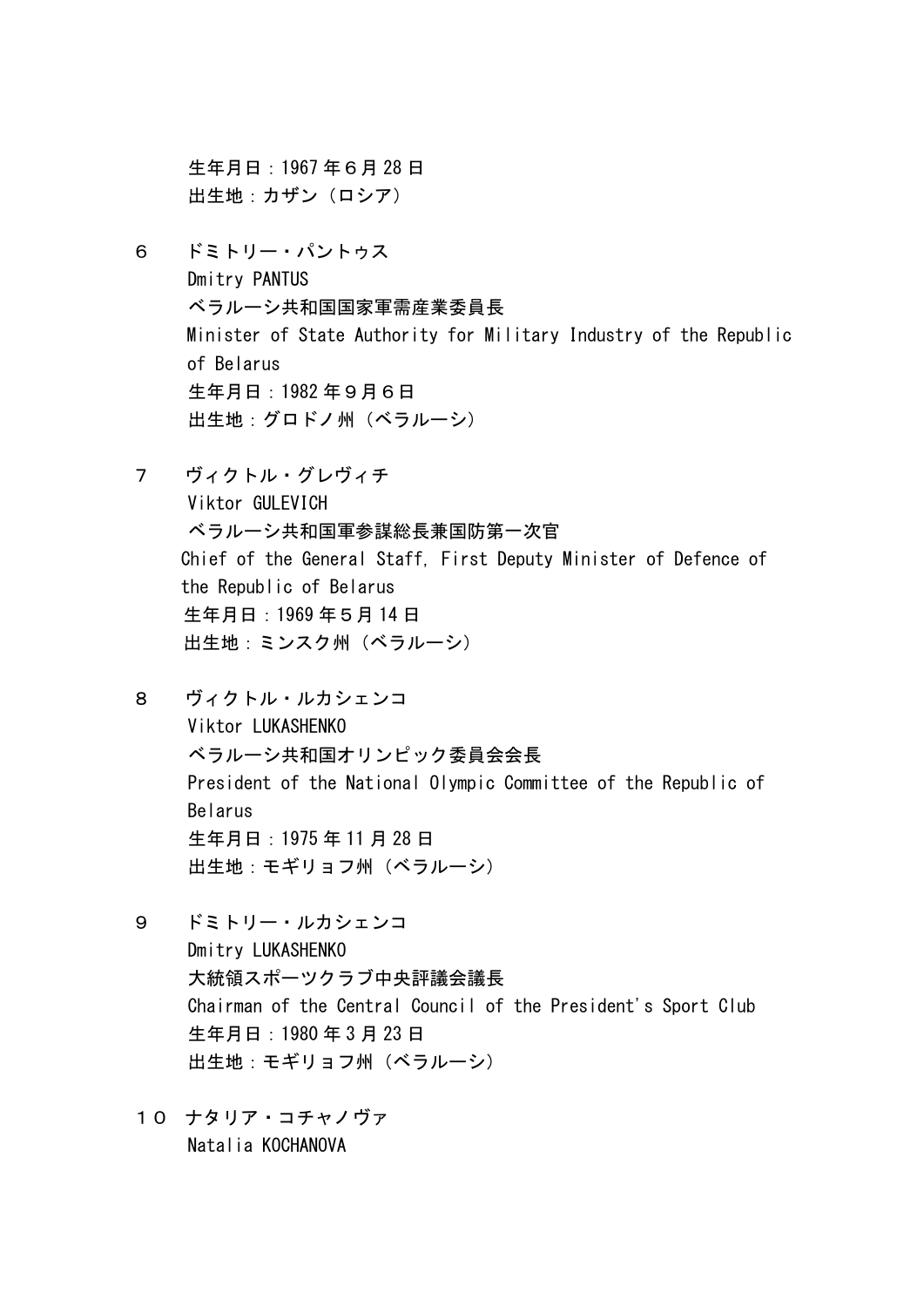ベラルーシ共和国国民議会共和国院議長 Chair of the Council of the Republic of the National Assembly of the Republic of Belarus 生年月日:1960 年9月 25 日 出生地:ヴィテプスク州(ベラルーシ)

- 11 ナタリア・エイスモント Natalia EISMONT ベラルーシ共和国大統領報道官 Press Secretary of the President of the Republic of Belarus 生年月日:1984 年 2 月 16 日 出生地:ミンスク市(ベラルーシ)
- 12 イヴァン・クブラコフ Ivan KUBRAKOV ベラルーシ共和国内務大臣 Minister of Internal Affairs of the Republic of Belarus 生年月日:1975 年 5 月 5 日 出生地:モギリョフ州(ベラルーシ)
- 13 ドミトリー・ゴラ Dmitry GORA ベラルーシ共和国捜査委員長 Chairman of the Investigative Committee of the Republic of Belarus 生年月日:1970 年 出生地:トビリシ市(ジョージア)
- 14 アンドレイ・シュヴェド Andrei SHVED ベラルーシ共和国検事総長 Prosecutor General of the Republic of Belarus 生年月日:1973 年4月 21 日 出生地:ゴメリ州(ベラルーシ)
- 15 オレグ・ガイドゥケヴィチ Oleg GAIDUKEVICH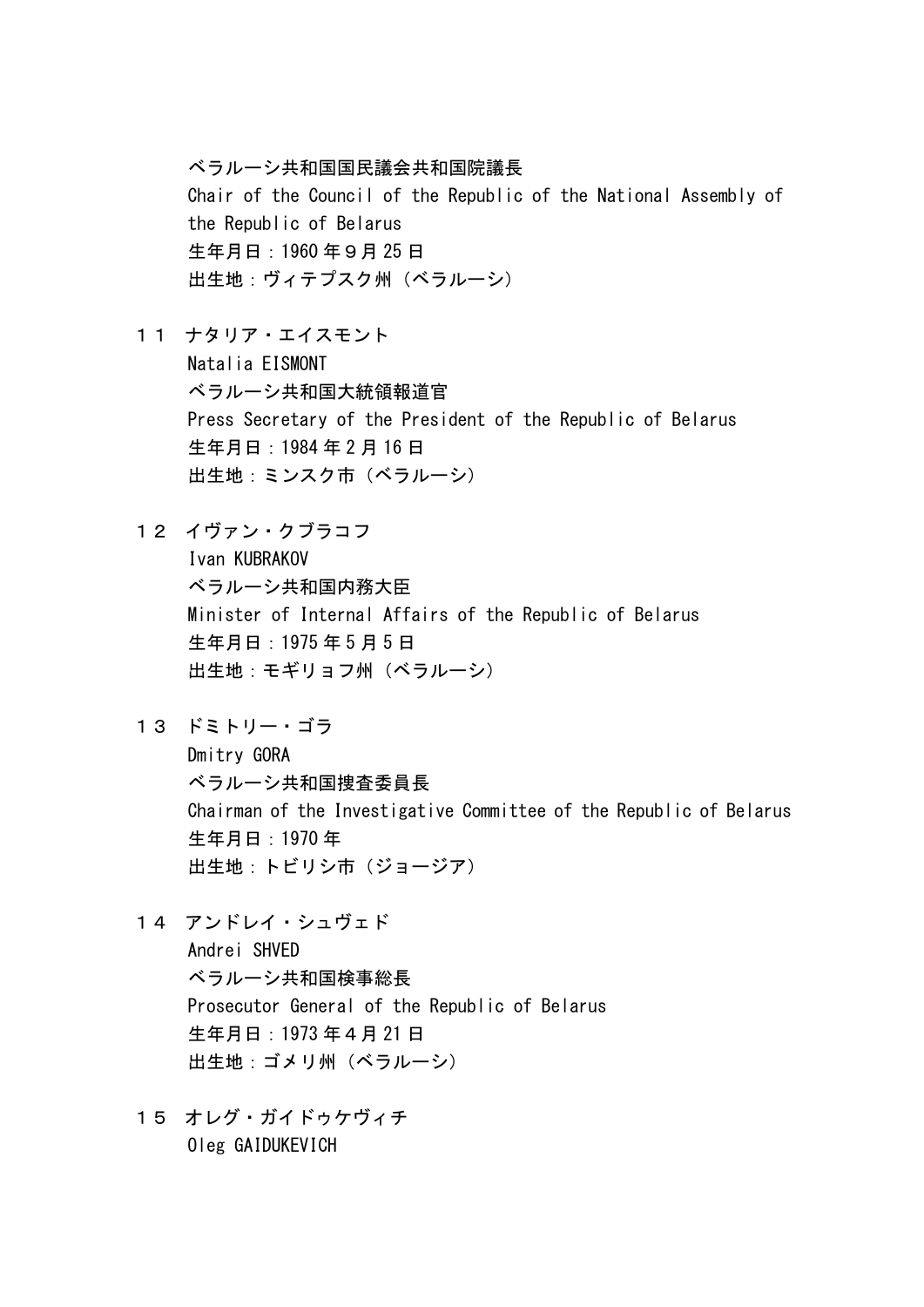## ベラルーシ共和国国民議会代表者院国際関係委員会副委員長

Deputy Chairman of the Standing Commission on International Affairs of the House of Representatives of the National Assembly of the Republic of Belarus 生年月日:1977 年3月 26 日 出生地:ミンスク市(ベラルーシ)

- 16 アレクセイ・オレクシン Aleksei OLEKSIN 有限会社ブレミノ・グループ共同オーナー Co-owner of LLC Bremino Group
- 17 ニコライ・ヴォロベイ Nikolay VOROBEY 有限会社ブレミノ・グループ共同オーナー Co-owner of LLC Bremino Group 生年月日:1963 年 5 月 4 日 出生地:ウクライナ
- 18 アレクサンドル・シャトロフ Aleksandr SHATROV シネジス・グループ共同創業者 Co-founder of Synesis Group
- 19 アレクサンドル・ザイツェフ Aleksandr ZAITSEV ソフラ・グループ・オーナー Owner of Sohra Group

団体(特定銀行を除く)

(注)資産凍結等の措置は、下記に掲げる団体により株式の総数又は出資の総額 に占める割合の 50%以上を直接に所有されている団体(本邦内に主たる事務所 を有する団体を除く。)に対しても適用されます。

1 ベラルーシ共和国国家軍需産業委員会 State Authority for Military Industry of the Republic of Belarus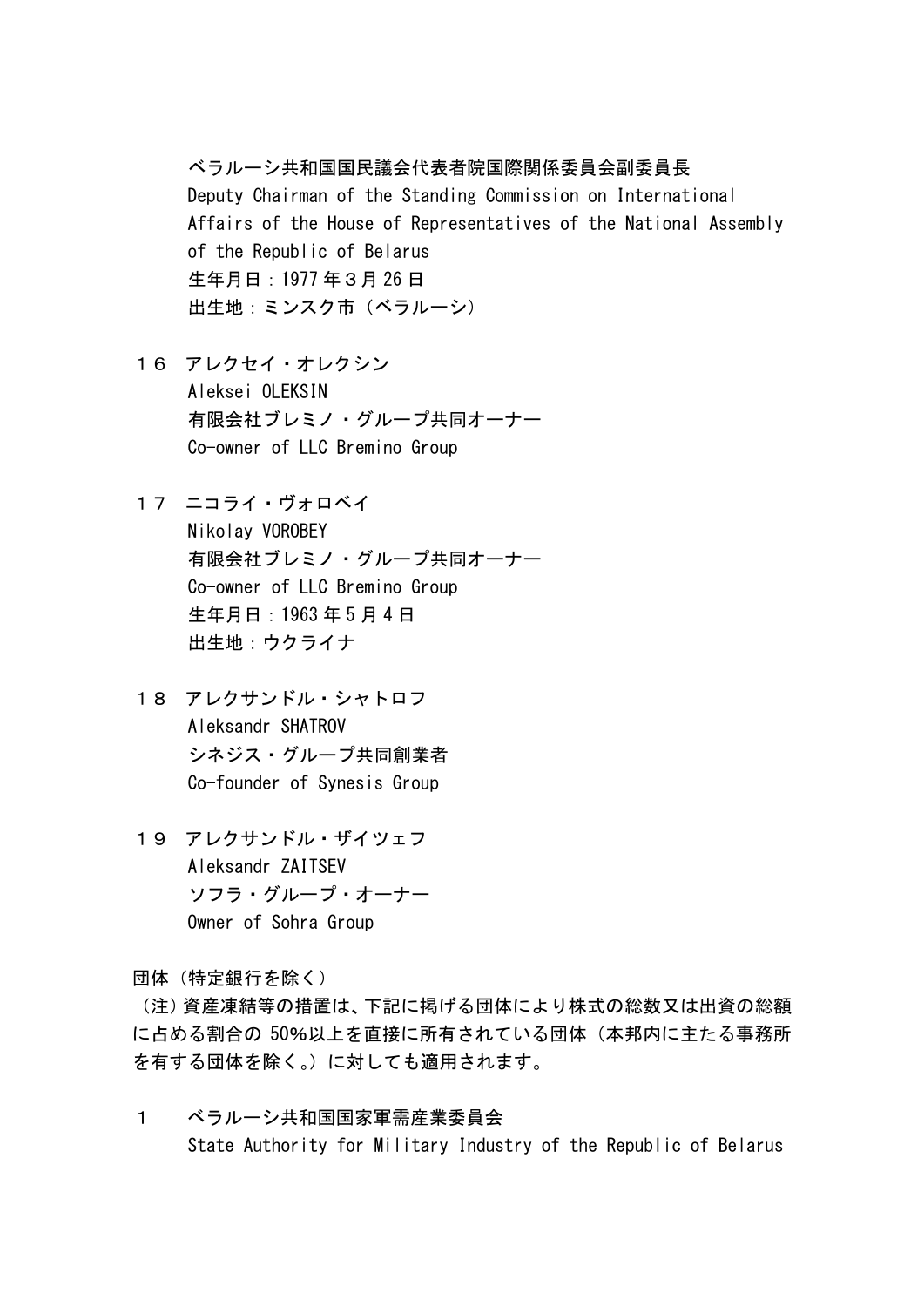所在地:115, Nezavisimost ave., Minsk, 220114, Belarus

- 2 ミンスク装輪牽引車工場(MZKT) Minsk Wheel Tractor Plant 所在地:150, Paritizanski ave., Minsk, 220021, Belarus
- 3 株式会社ベラルーシ機材輸出公社 CJSC Beltechexport 所在地:Nezavisimosti ave. 86b, Minsk, 220012, Belarus
- 4 シネジス・グループ Synesis Group 所在地:Platonova str. 20b, Minsk, 220005, Belarus
- 5 株式会社アガト電子機器工場 OJSC AGAT Electromechanical Plant 所在地:Nezavisimosti ave. 115, Minsk, 220114, Belarus
- 6 株式会社第 140 修理工場 OJSC 140 Repair Plant 所在地:L. Chalovskoy str. 19, Borisov, Minsk Region, 222512, Belarus
- 7 株式会社ベルシナ JSC Belshina 所在地:Shosse Minskoe 4, Bobruisk, Mogilev Region, 213824, Belarus
- 8 ダナ・ホールディングス/ダナ・アストラ Dana Holdings/Dana Astra 所在地:Petra Mstislavtsa str. 9, Minsk, 220076, Belarus
- 9 ソフラ・グループ Sohra Group 所在地:Revolucyonnaya str. 17, Minsk, 220030, Belarus